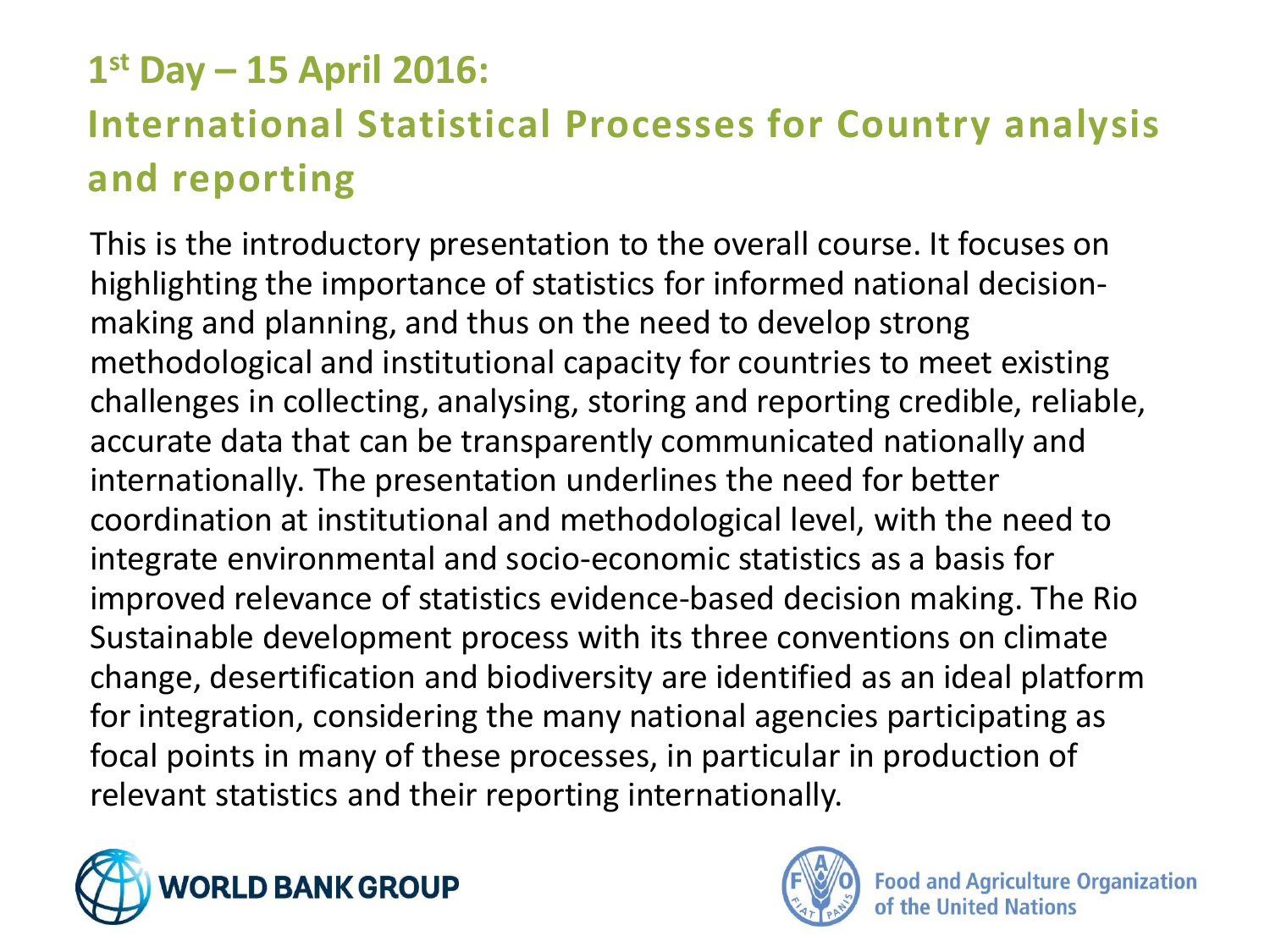## **International Statistical Processes For country analysis and reporting**

15 –17 April 2016, Kampala, Uganda

ENVIRONMENT – TEAM FAO STATISTICS DIVISION



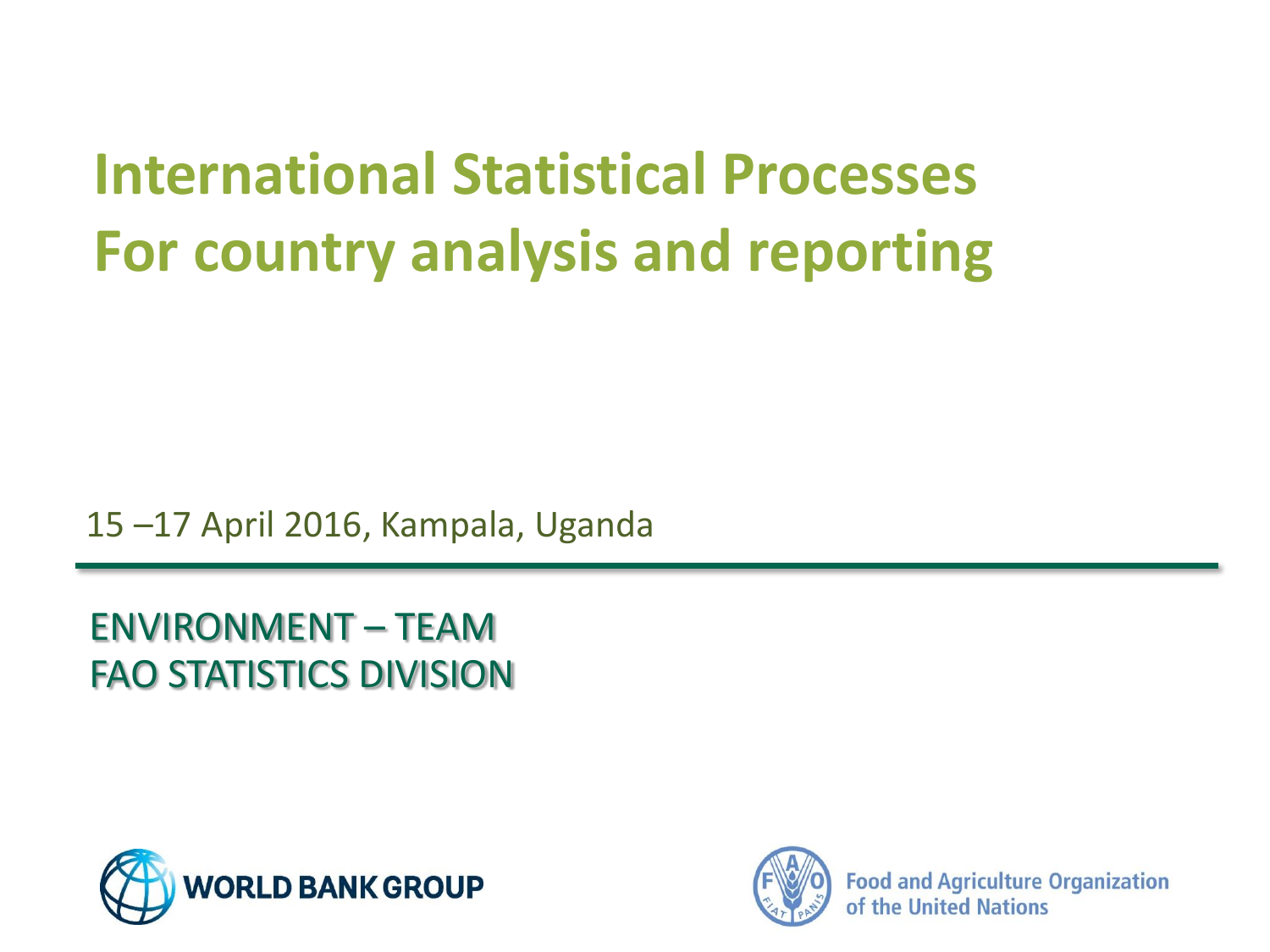## **Outline**

- $\triangleright$  National Statistical Processes
- $\triangleright$  Challenges and Opportunities for National and International Reporting
- $\triangleright$  Sustainable Development Processes and the need for data and institutional coherency
- $\triangleright$  Conclusions



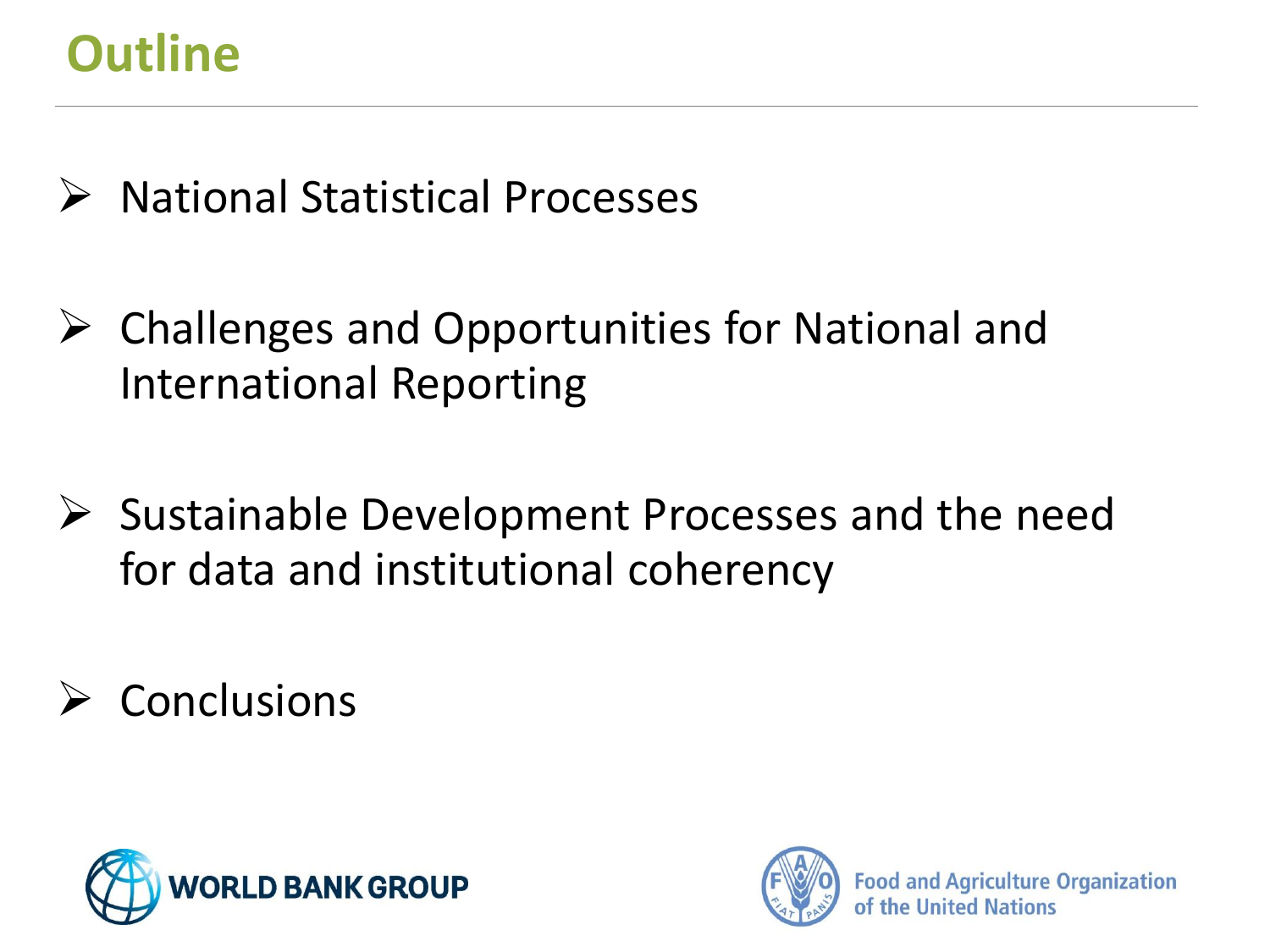- $\triangleright$  Statistics are a fundamental instrument at national and international level, needed for **informing decision-making and planning** through the provision of reliable and timely data
- $\triangleright$  Transparency, Accuracy, Comparability, Completeness and Consistency of statistical data are necessary for national analysis and dialogue across all relevant National Agencies involved with planning and decision-making. Coordination of a good National Statistical System is typically with the National Statistical Office
- **Good Statistics enable Monitoring and Reporting of**  progress towards national and international development goals and targets



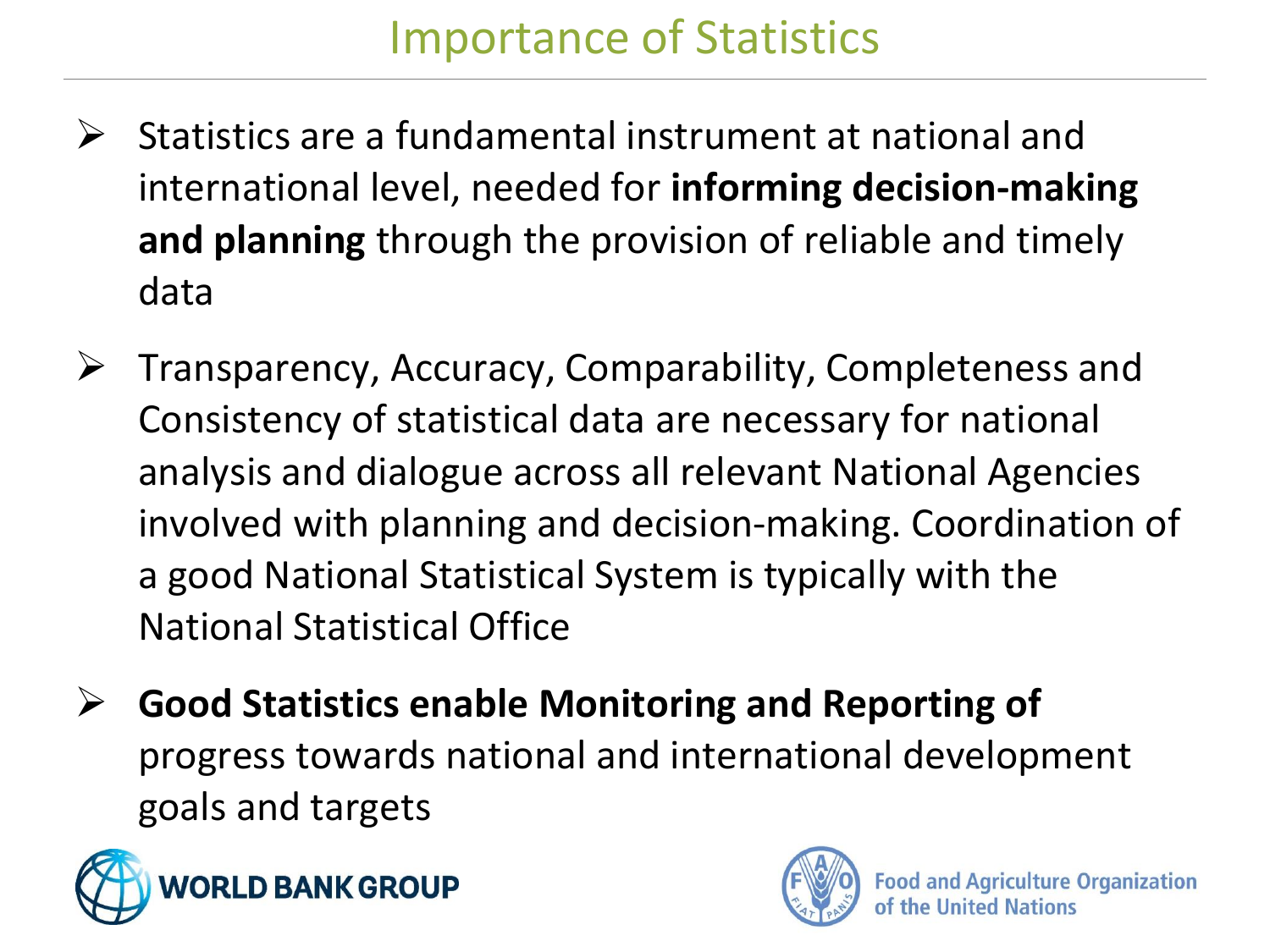## Challenges and Opportunities for National Statistics

- **Technical challenges** refer to development and application of sound statistical methodologies for the collection, analysis, storage and reporting of good data, at national and sub-national level, including increasingly geo-spatial information
- **Institutional challenges** refer to the need to establish and maintain coordination across relevant agencies, each with defined mandates, often in competition for resources, and depending from different Ministries
- **Many opportunities** lie in the alignment to established, major international processes, in order to strengthen reporting to the international community and donors and progress on specific development goals and targets



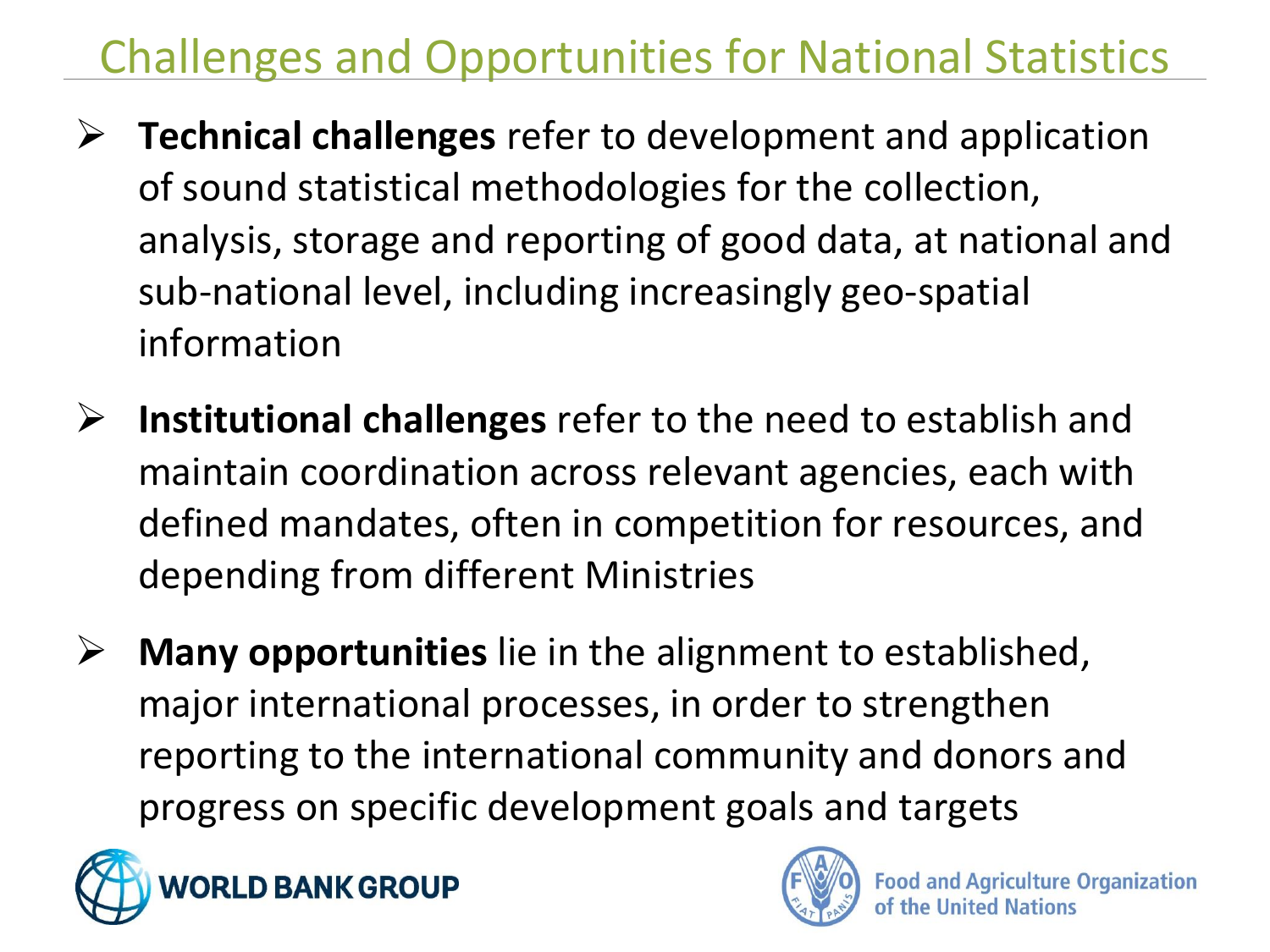

#### **National Opportunities in integrating statistics:**

- $\triangleright$  Linking policy needs and statistics
- Understanding the institutional arrangements
- $\triangleright$  Integrated statistical production process/chain and services
- $\triangleright$  Consistency between basic data, accounts and tables and indicators



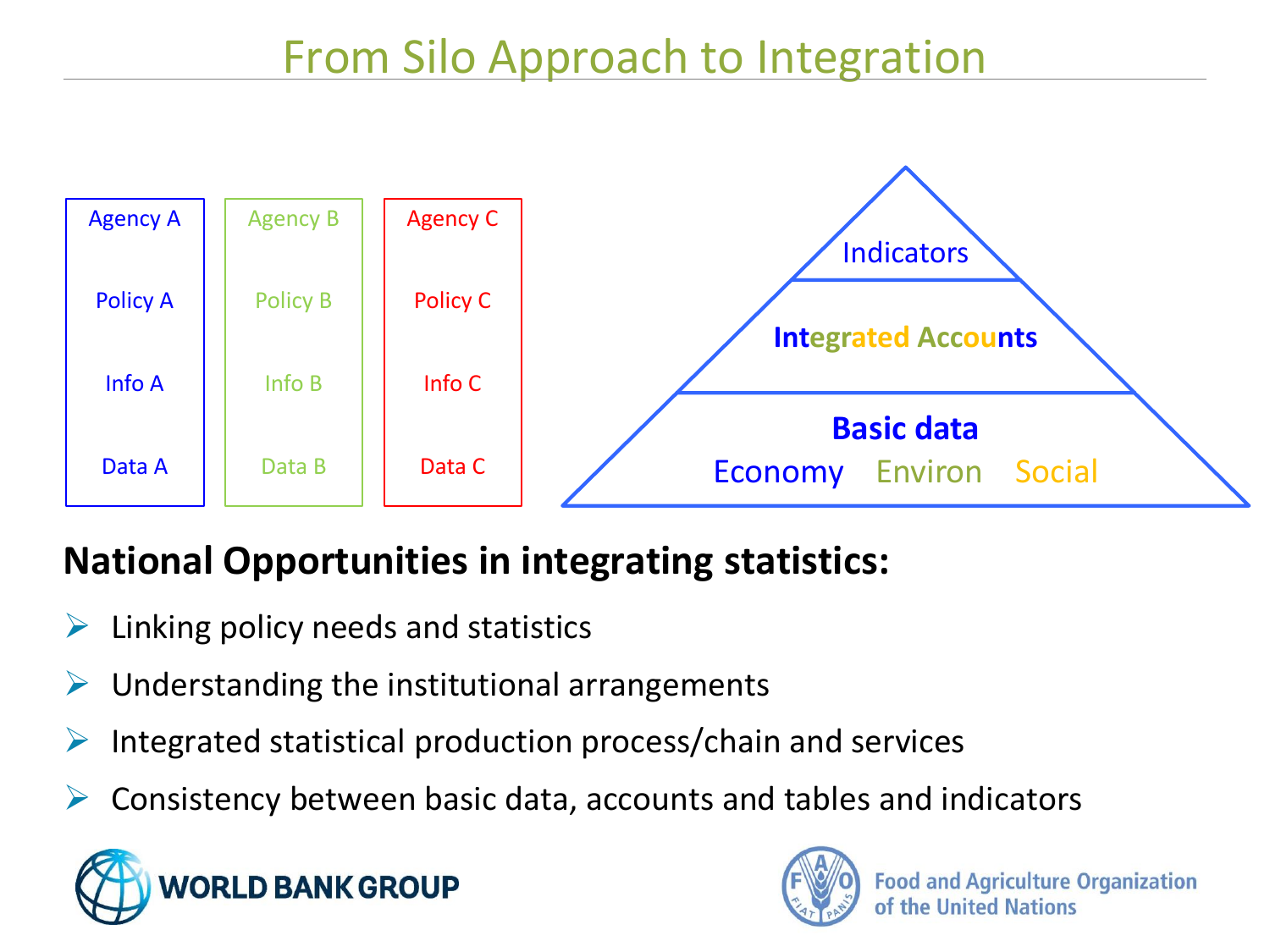## The specific context of sustainable development

Integrated statistics:

- $\triangleright$  Enable analysis of the impact of economic activities on the environment and vice versa
- $\triangleright$  Identify the socio-economic drivers, pressures, impacts and responses affecting the environment
- $\triangleright$  Provide a quantitative basis for policy design, e.g.:
	- Productivity analysis
	- Natural resource management
- $\triangleright$  Support greater precision for environmental regulations and resource management strategies
- $\triangleright$  Provide indicators that express the relationships between the environment and the economy



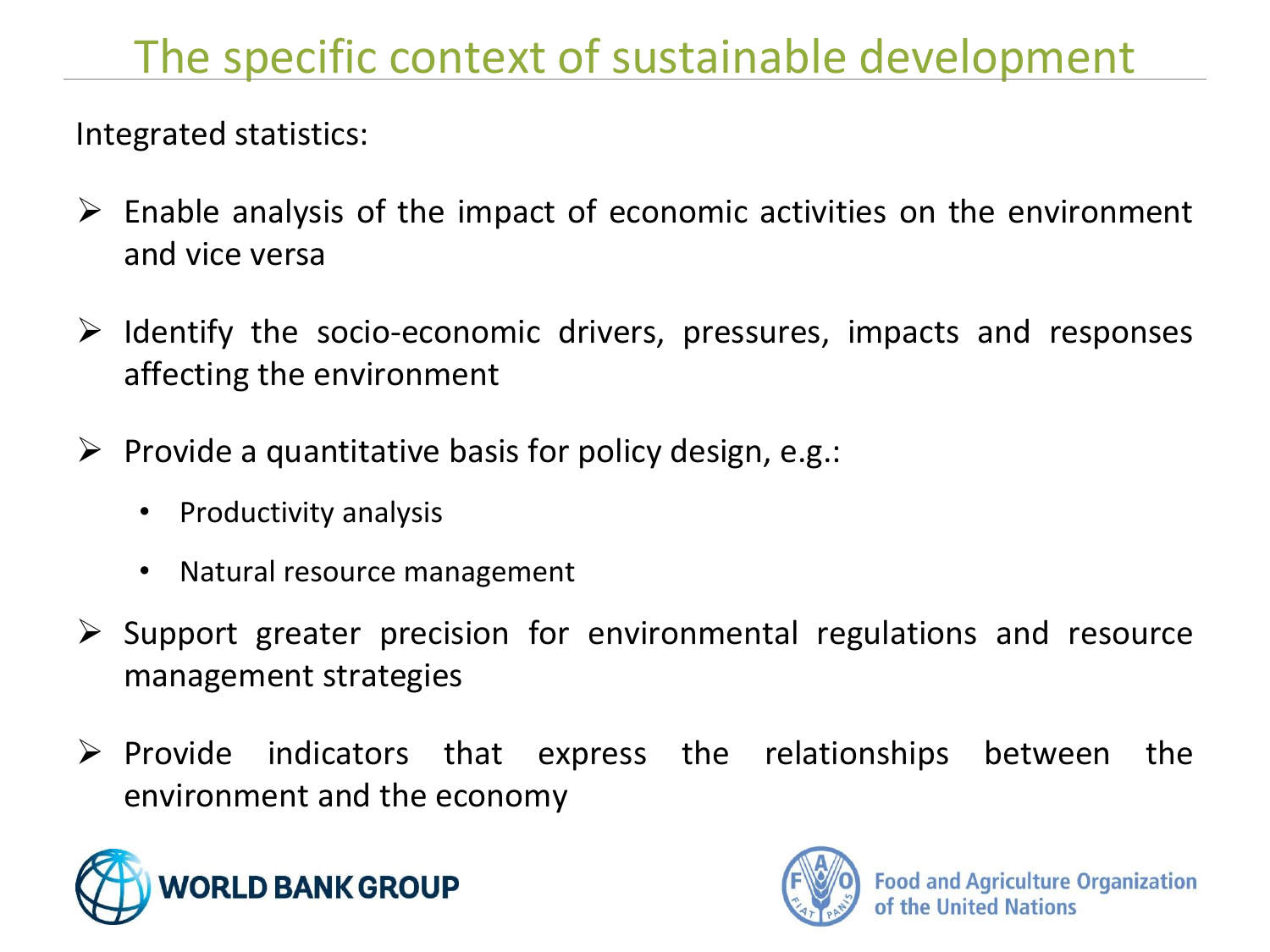### Rio Processes and Conventions: Opportunities for Statistics

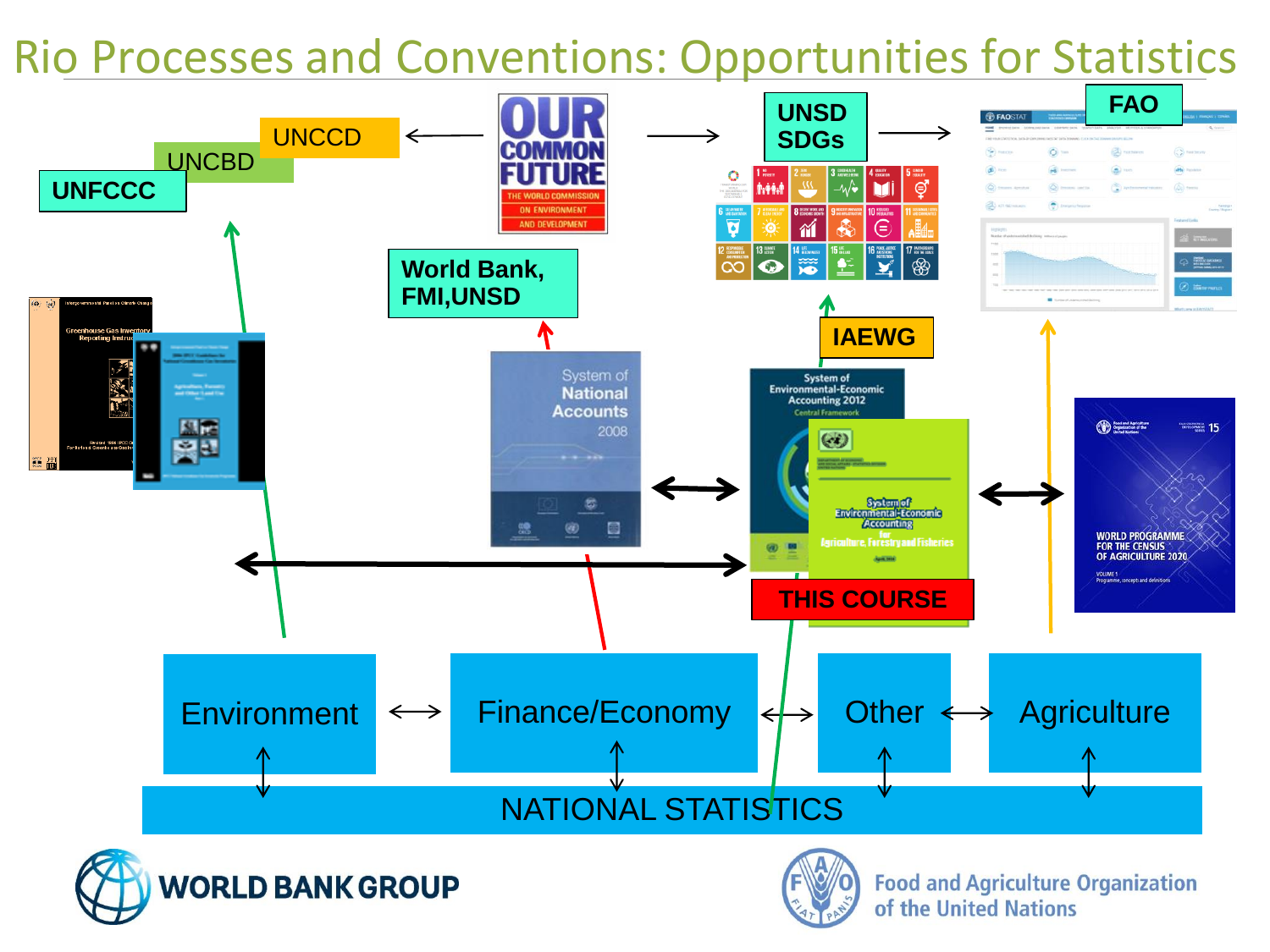- Agriculture
- Forestry
- Fisheries
- Food security
- Soil, land and water resources and uses
- Climate and environment
- $\triangleright$  Nutrition, health and education
- Population, gender, poverty, rural development

**The international Agencies offer significant capacity development at country level across the Rio processes highlighted above** 



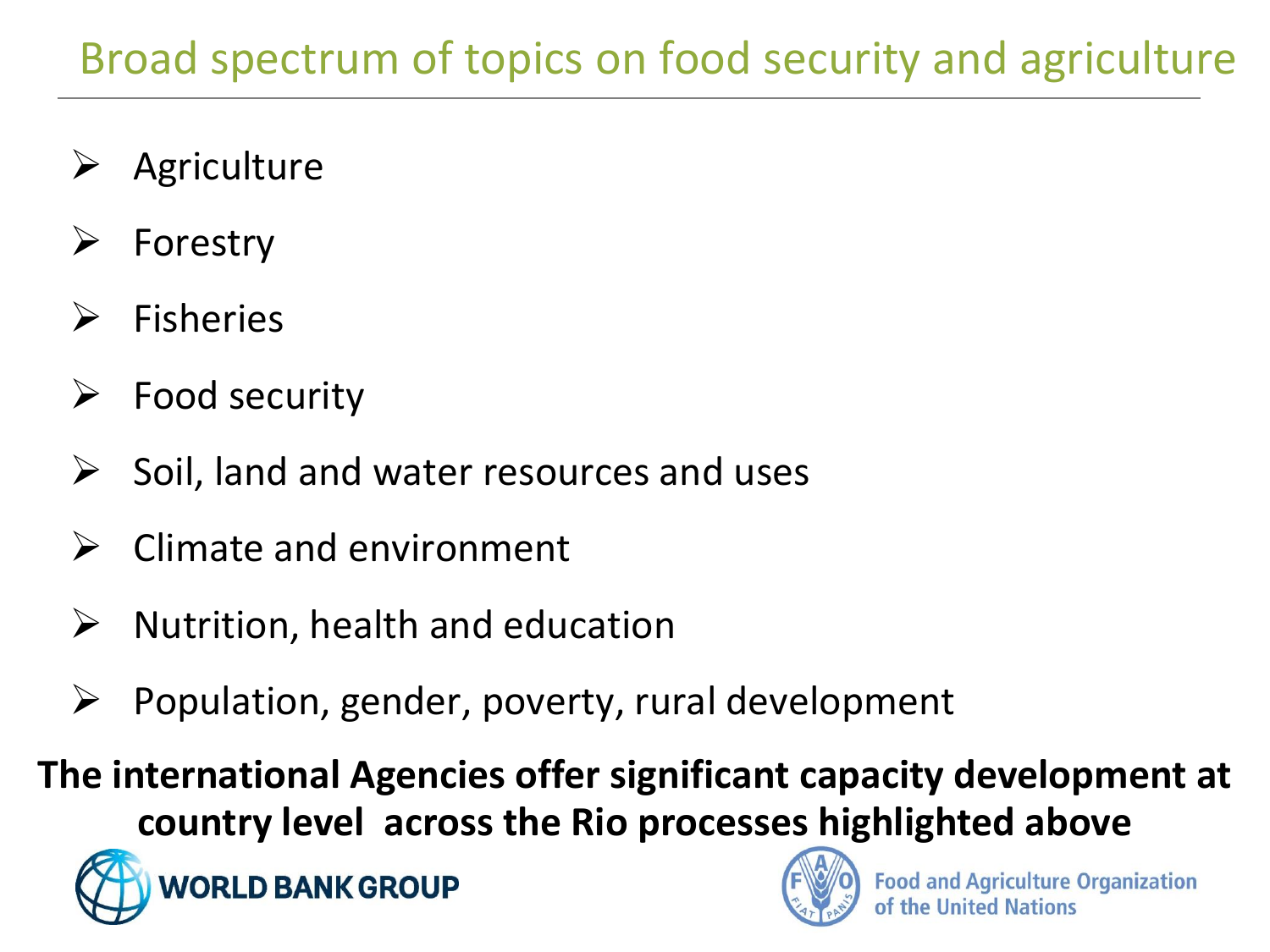- $\triangleright$  Statistics fundamental in support to decision-making and planning
- $\triangleright$  Quality of national data and statistical processes, both technical and institutional is the basis for strong international statistics, databases and analysis tools
- $\triangleright$  Emerging mechanisms under the 2030 Development Agenda and the Climate Convention further increase the need for reliable, transparent and internationally comparable data
- $\triangleright$  Important role of capacity development towards improved environmental-economic statistics